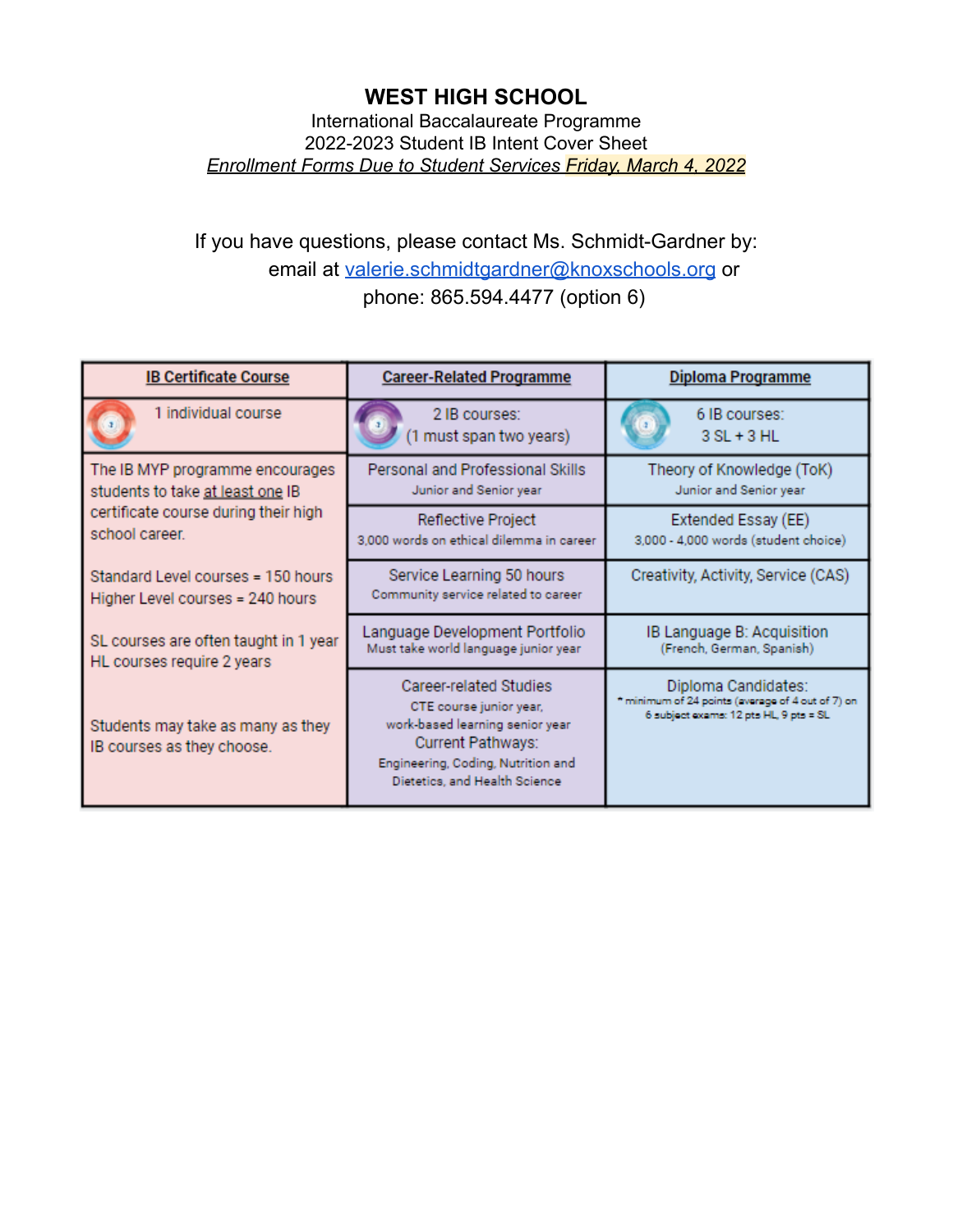#### International Baccalaureate Programme 2022-2023 Student IB Intent Cover Sheet *Enrollment Forms Due to Student Services Friday, March 4, 2022*

We are so excited that you are interested in pursuing the IB curriculum during your high school experience! Intent forms must include all of the following items to be enrolled in an IB course:

### **For Certificate Courses:**

- A completed Personal Data form
- You must have the signature(s) of your current teacher(s) within the subject group of your IB course(s) of interest on the Personal Data Form. For example, for IB English, you must have your sophomore English teacher sign your IB intent form. For an IB Chemistry recommendation, you must speak to either Ms. Bell, Ms. Lapointe or Ms. Armsworth.
- Student and Parent Signature page expressing an understanding and support of their child's IB application

### **For Diploma Programme:**

- A completed Personal Data form
- 5-6 Teacher signatures:
	- a) Current English teacher, current Math teacher, current Social Studies teacher, and current World Language teacher recommending student placement
	- b) Current Science teacher recommending student placement OR Bell/Lapointe/Armsworth for IB Chemistry recommendation
	- c) Current Art, Theatre or Music teacher or one additional class from the above areas
- Minimum 3.00 cumulative GPA in core academic subjects is recommended
- Student and Parent Signature Page expressing an understanding and support of their child's intentions regarding IB coursework.

### **For Career-Related Programme:**

- A completed Personal Data form
- 4 Teacher signatures:
	- 1. Current CTE pathway teacher recommending student placement
	- 2. Current world language teacher, must take one additional world language course junior year, does not need to be IB world language
	- 3. TWO current teachers for TWO IB subjects you plan to take, may take more
		- a. One course must span 2 years
			- i. Engineering pathway: IB Physics and IB Math are recommended
			- ii. Health Science Pathway IB Biology and IB Chemistry are recommended
			- iii. Nutrition and Dietetics Pathway IB Chemistry and IB Biology are recommended
			- iv. Coding Pathway IB Math is recommended, plus one additional IB course
				- 1. AP computer science is also encouraged, but not necessary
- An A or B in your current CTE pathway course is recommended
- Student and Parent Signature Page expressing an understanding and support of their child's intentions regarding IB coursework.

**Additional Application Information:** Grades for 9th and 10th grade will be considered.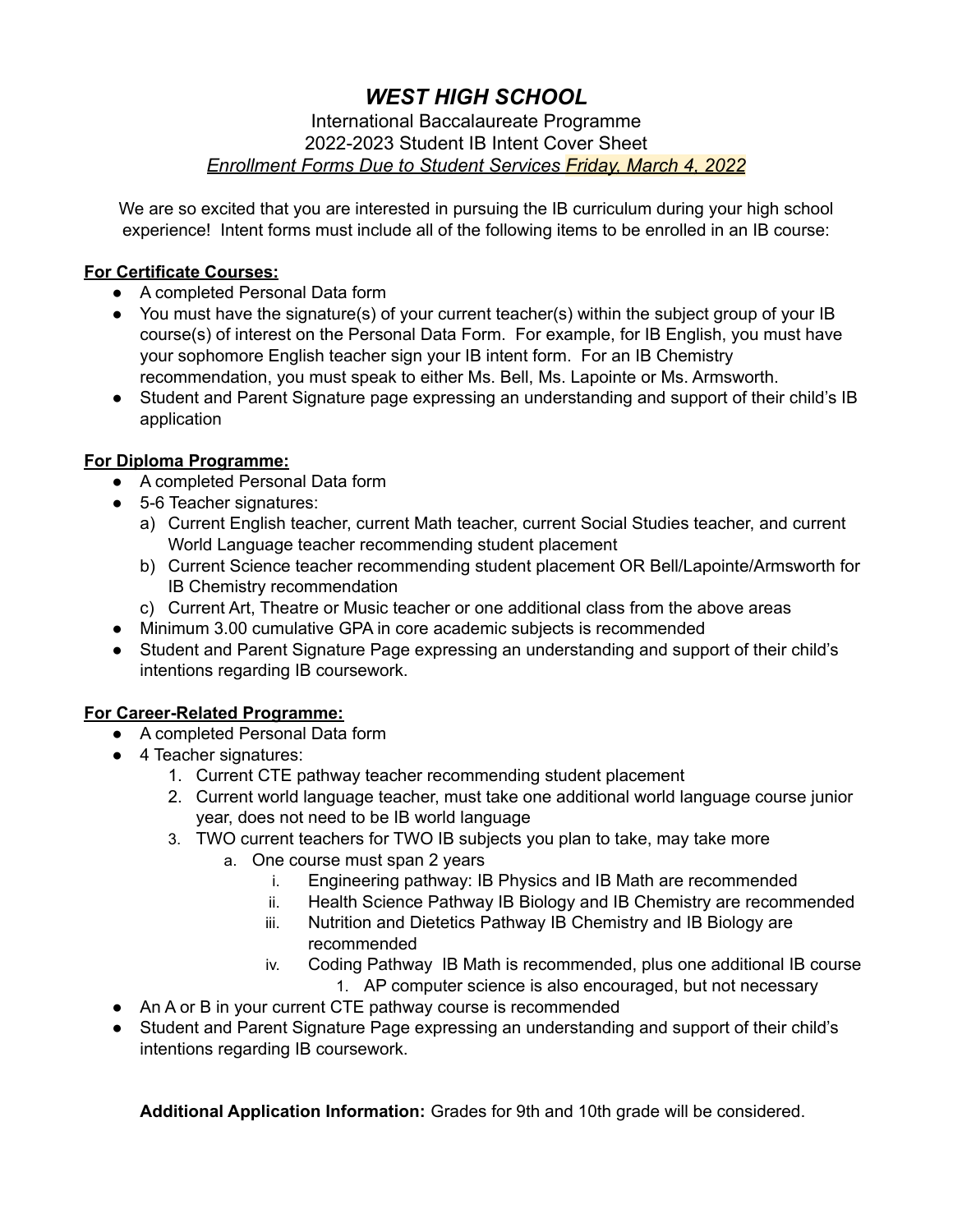| International Baccalaureate Programme                                 |
|-----------------------------------------------------------------------|
| 2020-2021 Student IB Intent Cover Sheet                               |
| <b>Enrollment Forms Due to Student Services Friday, March 4, 2022</b> |

| Applicant Name: Manual Applicant Name: Manual Applicant Name: Manual Applicant Manual Applicant Manual Applicant Manual Applicant Manual Applicant Manual Applicant Manual Applicant Manual Applicant Manual Applicant Manual |                                                                          |                                           |
|-------------------------------------------------------------------------------------------------------------------------------------------------------------------------------------------------------------------------------|--------------------------------------------------------------------------|-------------------------------------------|
| <b>Last Name</b>                                                                                                                                                                                                              |                                                                          | <b>First Name</b>                         |
| Current Grade: $10^{th}$ $11^{th}$ Gender: _________                                                                                                                                                                          |                                                                          | First Language: _________________________ |
| _____Diploma Programme ______Career-Related Programme _____Certificate Courses                                                                                                                                                |                                                                          |                                           |
| If Career-Related Programme, which pathway?                                                                                                                                                                                   |                                                                          |                                           |
| Engineering ______Coding ______Health Science ______Nutrition and Dietetics                                                                                                                                                   |                                                                          |                                           |
|                                                                                                                                                                                                                               |                                                                          |                                           |
|                                                                                                                                                                                                                               |                                                                          |                                           |
|                                                                                                                                                                                                                               |                                                                          |                                           |
|                                                                                                                                                                                                                               |                                                                          |                                           |
|                                                                                                                                                                                                                               |                                                                          |                                           |
| Please complete the following chart, listing all courses desired with signatures according to the                                                                                                                             | previous page. You must still complete online course selection requests. |                                           |
| I am interested in the following courses (ALL): Teacher Signature (IB programmes) Level?                                                                                                                                      |                                                                          |                                           |
|                                                                                                                                                                                                                               |                                                                          | SL HL                                     |
|                                                                                                                                                                                                                               | <u> 2000 - Jan Barbara (j. 1982)</u>                                     | SL HL                                     |
|                                                                                                                                                                                                                               | <u> 1989 - Johann Barn, fransk politik amerikansk politik (</u>          | SL HL                                     |
| 4. $\overline{\phantom{a}}$                                                                                                                                                                                                   | <u> 1989 - Johann Stein, mars ann an t-Amhain ann an t-</u>              | SL HL                                     |
| 5.                                                                                                                                                                                                                            |                                                                          | SL HL                                     |
| 6.                                                                                                                                                                                                                            | <u> 1989 - Johann Barbara, martxa alemaniar a</u>                        | SL HL                                     |
| 7.                                                                                                                                                                                                                            |                                                                          | SL HL                                     |
| 8.<br>Theory of Knowledge (Diploma Programme only)                                                                                                                                                                            |                                                                          |                                           |
|                                                                                                                                                                                                                               | Personal and Professional Skills (Career-Related Programme only)         |                                           |